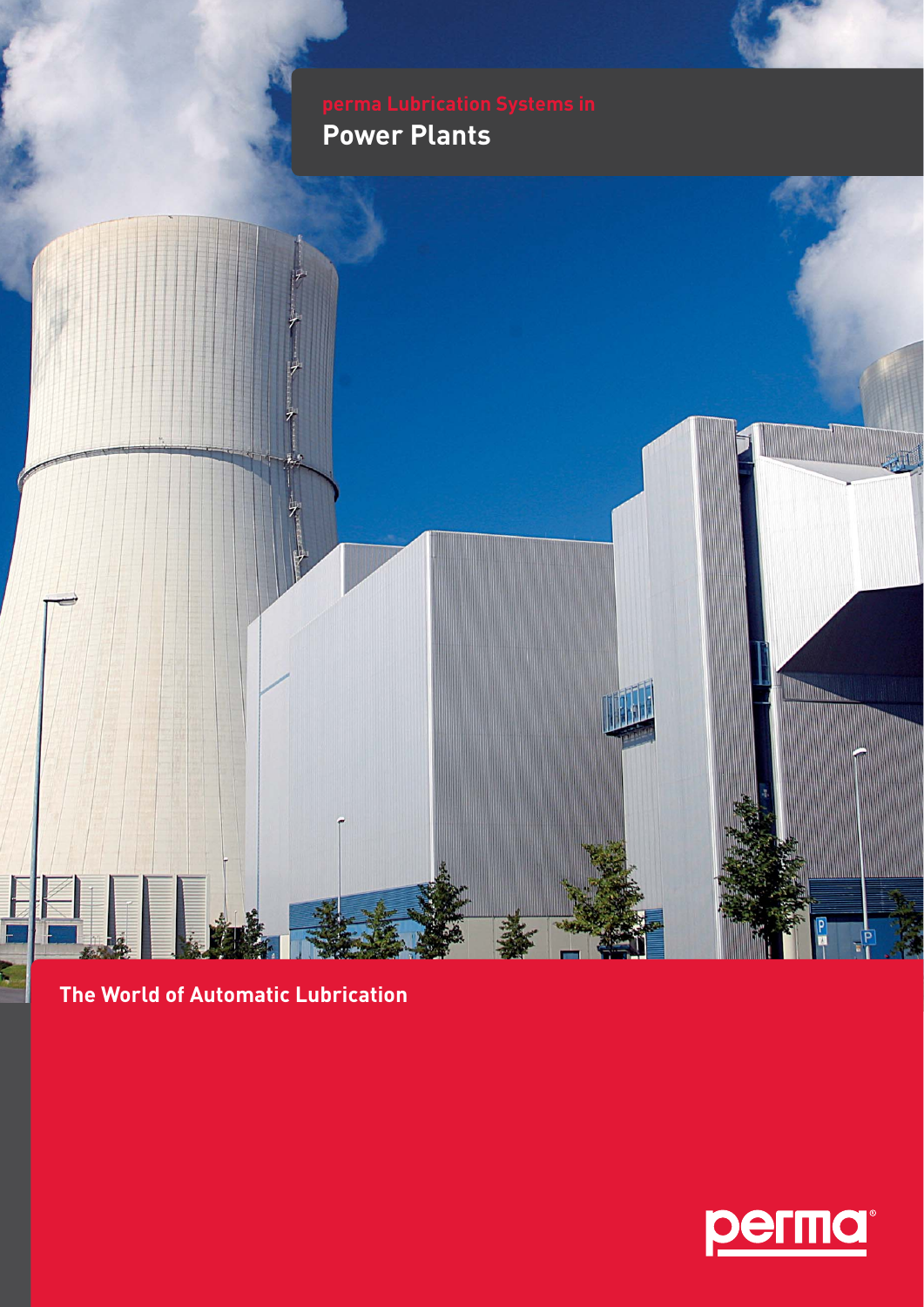

### **Trouble-free operation with automatic lubrication systems from perma**

Productivity, equipment reliability and work place safety are directly linked to key performance indicators of power plants. This makes efficient maintenance of machines and equipment extremely important to power plant operators. Different types of equipment with numerous grease points must be lubricated regularly at short intervals. It is common for some equipment to receive inadequate lubrication due to difficulties associated with access or safety during operation. This results in lubrication starvation, contamination entry and accelerated wear. Extreme operating conditions and limited labour resources call for reliable and tough lubrication equipment in order to prevent costly machine downtime.

Automatic lubrication systems from perma are successfully being used in power plants worldwide. They are economical, meet technical demands and improve work place safety.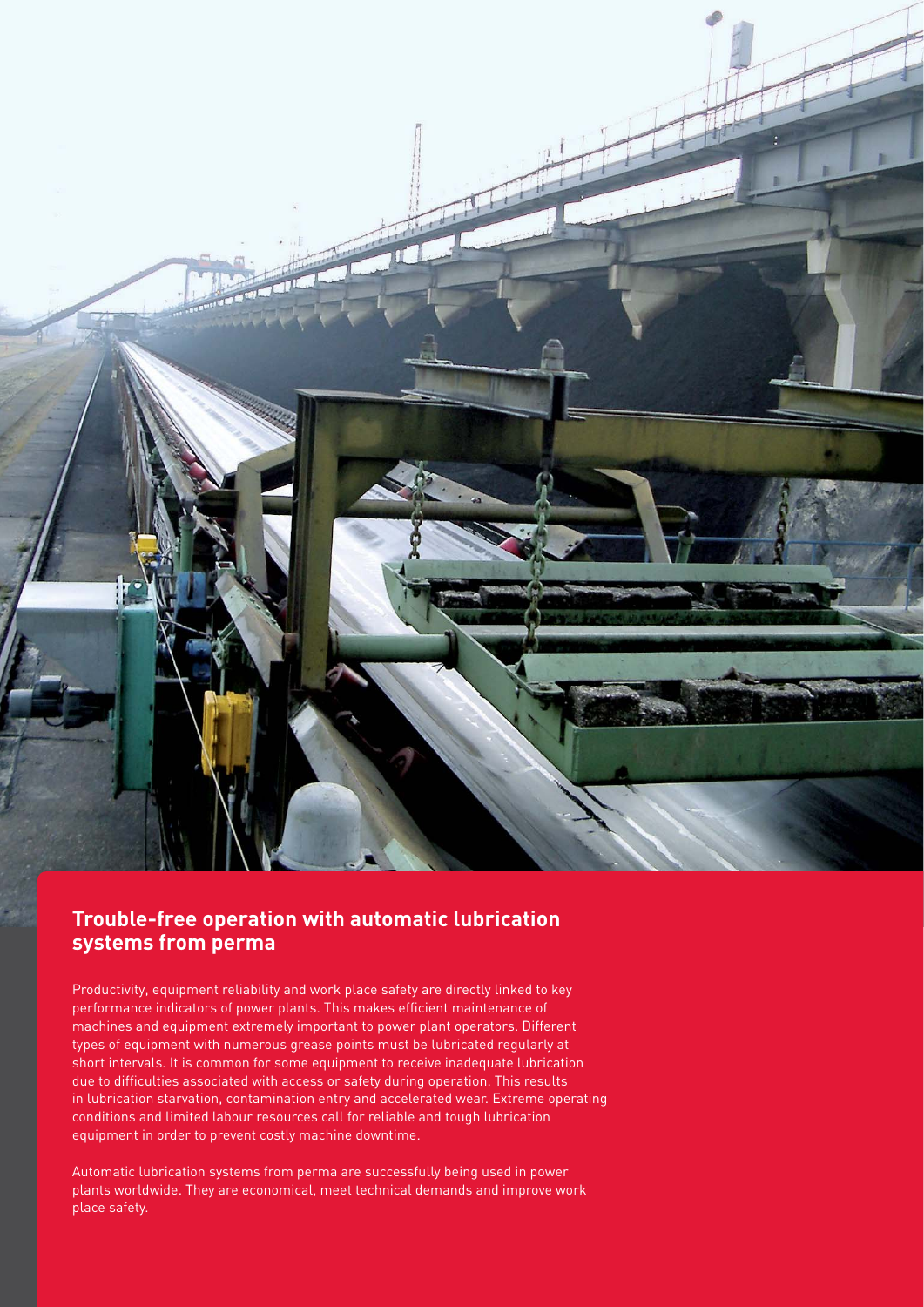

(above left and below left) **Fan motors** With perma lubrication systems electric motors can be greased while in operation. Change-outs can take place during regular shutdowns.

(below right) **Eccentric lubrication at ash grate** An idle eccentric causes a great production loss. Automatic lubrication systems from perma extend the maintenance periods of eccentrics by reducing wear and minimize repair costs.



# **<sup>&</sup>gt; perma – for economical reasons**

Lubrication without the need to stop production reduces downtime and therefore increases productivity. Automatic lubrication systems from perma allow maintenance personnel to achieve a better lubrication result in less time. The time it takes to do the change-outs of automatic lubrication systems per year is considerably less than the time required to manually grease.

Do more with less: Instead of manually lubricating 100 lubrication points on your conveyor equipment once every two weeks, you only need to do ONE easy exchange every six months with automatic lubrication systems – without any tools. This exchange can take place during scheduled shutdowns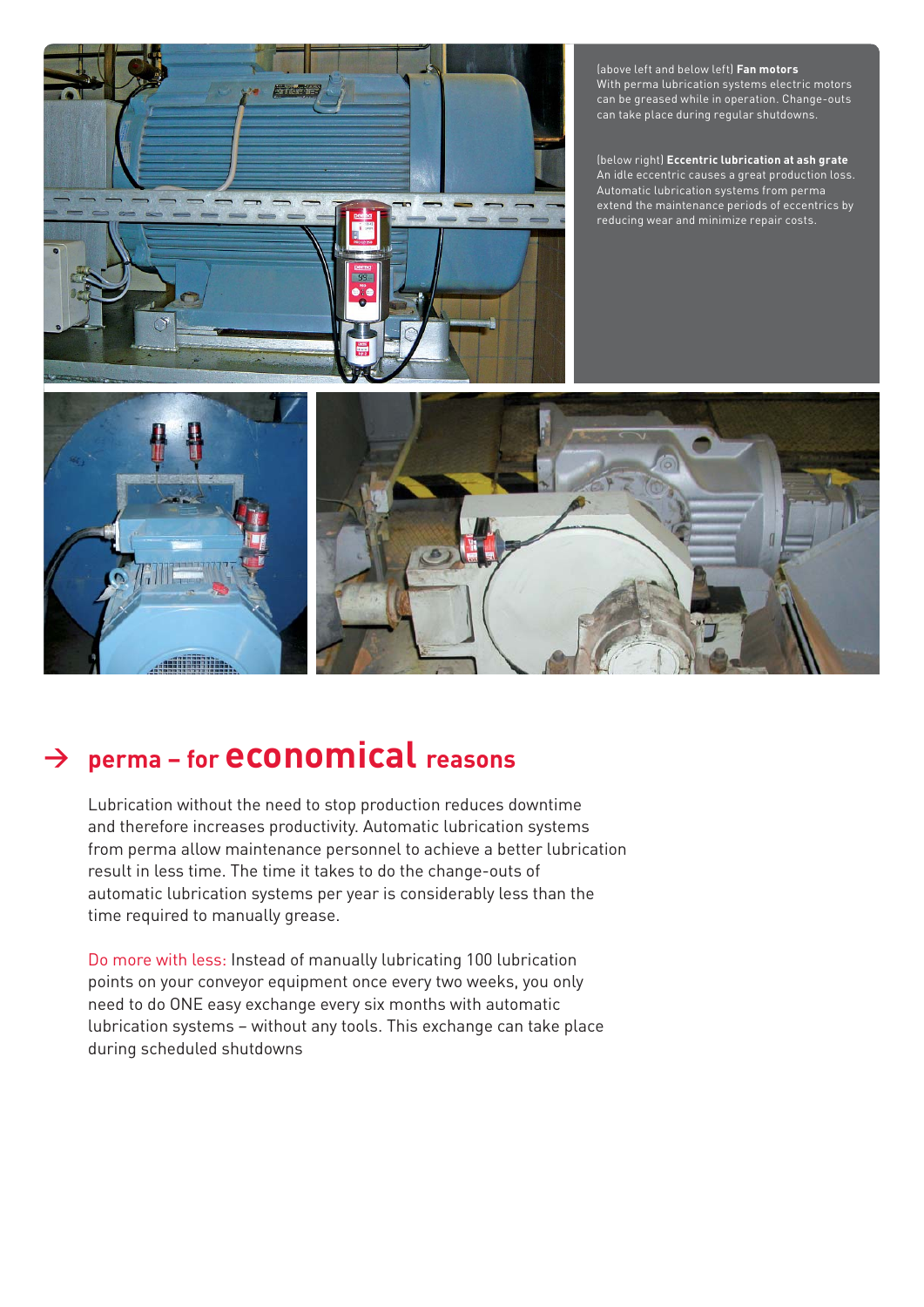## **<sup>&</sup>gt; perma – for technical reasons**

Automatic lubrication systems ensure an uninterrupted supply of sufficient, fresh lubricant to all lubrication points. In addition, they effectively seal lubrication points and bearing seals to prevent the entry of water, dirt and dust. Even hard to access, moving, or hidden lubrication points that are often neglected are permanently lubricated without interrupting production.

Another advantage: The time saved with automatic lubrication systems from perma can be invested in other value-adding maintenance tasks, including regular inspections of equipment and lubrication systems, basic condition monitoring, oil sampling and filtration





#### **(above) Coal crusher**

Crushers have to work under extreme conditions. perma automatic lubrication systems protect bearings against aggressive dust generated during crushing and effectively seal against contamination.

#### **(left) Water purifi cation / Threaded spindle lubrication**

Automatic lubricators, filled with a biodegradable grease, ensure precise and reliable lubrication in line with environmental requirements.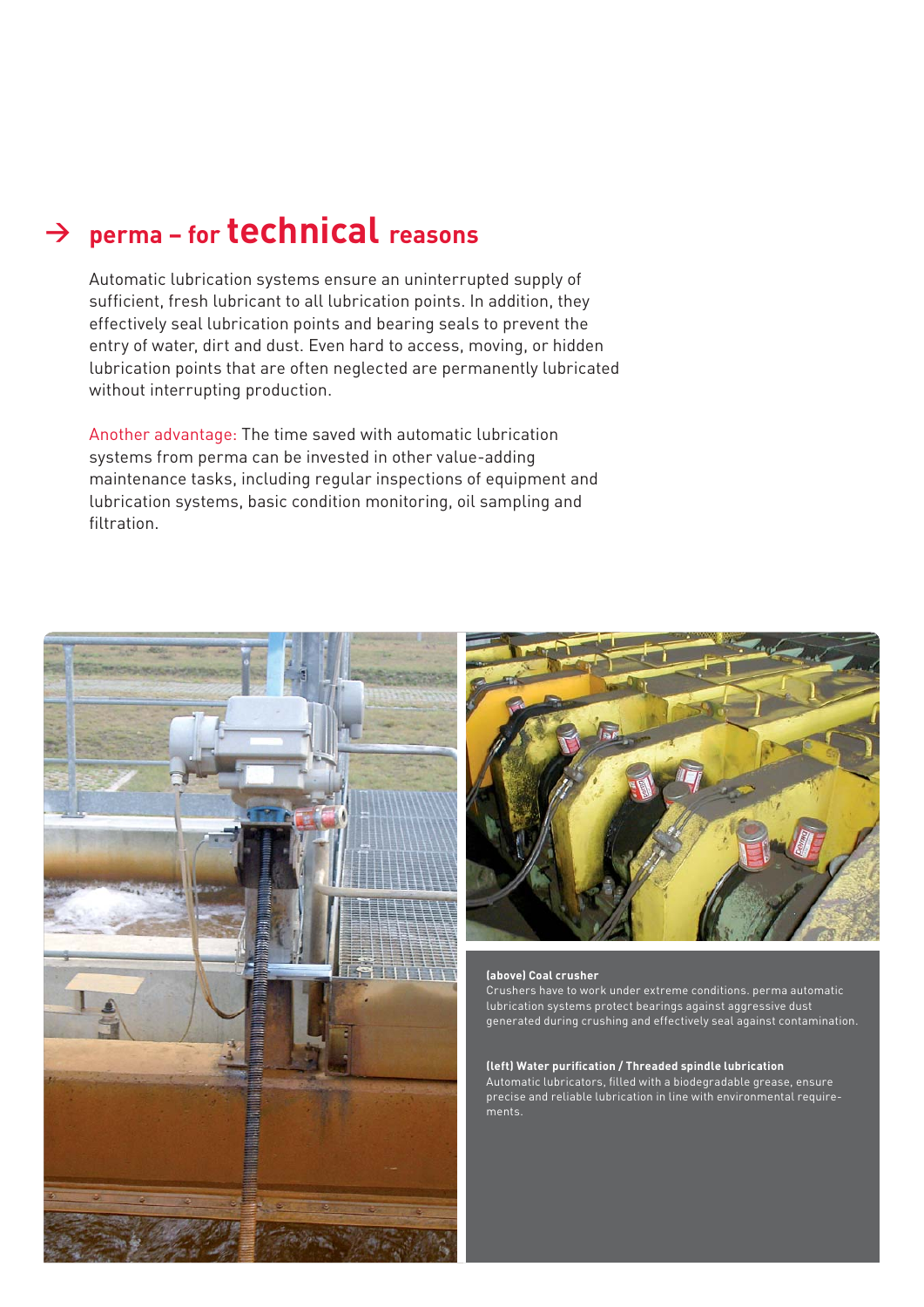





#### **(above left) Roller crusher**

Hard to access grease points can be dangerous to manually lubricate and require particular care. Automatic lubrication systems from perma can be installed away from grease points. This reduces the time that employees have to spend in dangerous areas and increases operational safety.

#### **(above right) Conveyor belts**

Operating conveyor systems present a safety hazard and therefore require safety guards. Automatic lubrication systems from perma ensure continuous lubrication and can be installed outside of guards and cages therefore reducing safety related risk.

#### **(below left) Fans**

Automatic lubrication systems from perma reduce the exposure of maintenance personnel to the dust, heat and noise around fans.

## **<sup>&</sup>gt; perma – for safety reasons**

Maintenance employees in power plants are regularly confronted by safety hazards: extreme temperatures, aggressive dust and environmental conditions, plus the usual dangers experienced when working around rotating equipment.

Automatic lubrication systems and remote mounting, away from potential hazards, minimize the time that employees spend around operating equipment. And planned exchange intervals make it easier to observe the required safety precautions via proper planning and job risk analysis.